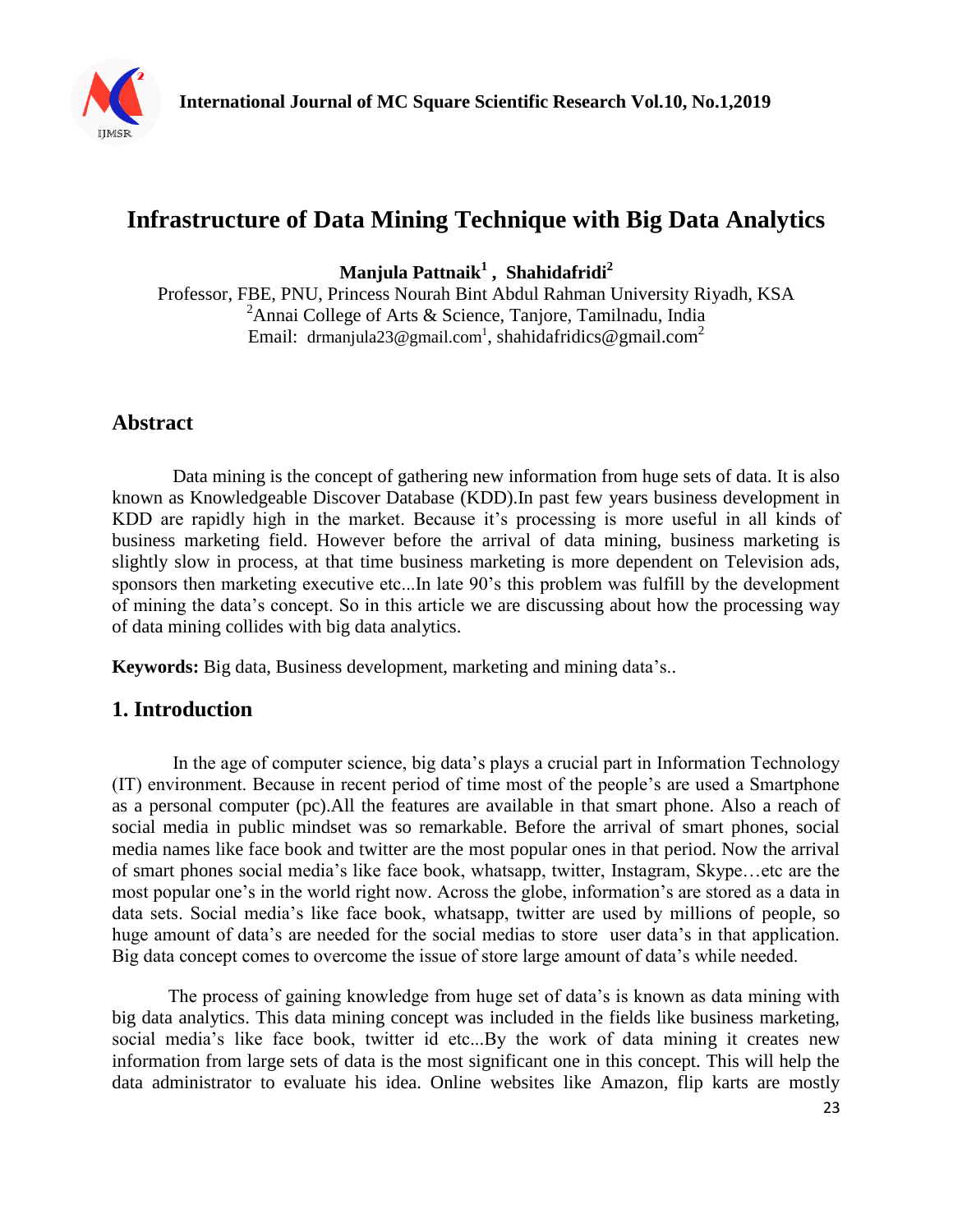

dependent on data mining technique. Because once a customer brought one product from that site, a related kind of product has been shown in the notification section of any social media of that customer. Courtesy of data mining algorithm technique had written in that website. The raise of big data has been comes with the nature of using social medias. Face book is the best example of using big data algorithm. Nearly 1.5 billon peoples are following the face book according to the stats of Google. Talk about the concept of big data and algorithms, the size of the big data is evaluated as the range of 10^15 byte. This kind of range is called big data. The big data's can be classified in to three v's.It is velocity, variety and volume. The only issue in big data algorithm is the large amount of unstructured data's needs to be stored, processed and analyzed. Hadoop Distributed File System (HDFS) overcome the issue of storing data in distributed ways. In today's world the raise of data mining algorithm is comes as a long way. The following fig (1.1) has shown some statistical review.

### **2. Literature survey**

In [1] the status of current linear data techniques conveys the message of storing huge amount of data and volume is very difficult to manage the large data sets. So the evaluation of data mining inherits the way of approaching the big data techniques and its algorithms. The target of the proposed system was managed to support the mining large set of data's which reduced to a less amount of cost. In [2] privacy preserving data mining (PPDM) concept is the proposed model of this paper. In this model, it talks about the concern of security and privacy problems. Because for instance we use data mining algorithm in websites, privacy module is very important one to deliver such a dynamic websites.

In [3] it witnessed a concept of FPM based algorithm to enable the process of data skewness in data mining technique. In that algorithm the proposed model can be composing a one database scanning in data mining algorithm. In [4] in this model it executing the process of data mining with the mobile environment of broadcasting data services. It enforces the huge number of data's to convenient data structure in mobile cache services. The service is made up of cache and request model.

In [5] the process of making an application and techniques in to a trajectory data mining is the proposed model of this paper. The destination of this model was able to find a rhythm of interaction between data mining with mobile applications. In [6] this paper recognizes that the security protocol of social welfare organizations with data mining algorithms. In recent years, people are criticism from the government for social services security problems. In [7] analyze with big data from BP neural network is the proposed target for this paper. In [8] the raise of data mining algorithm in business and network system is the taking point of this paper. Then also discuss about, how the data mining process had done pass through the last four decades.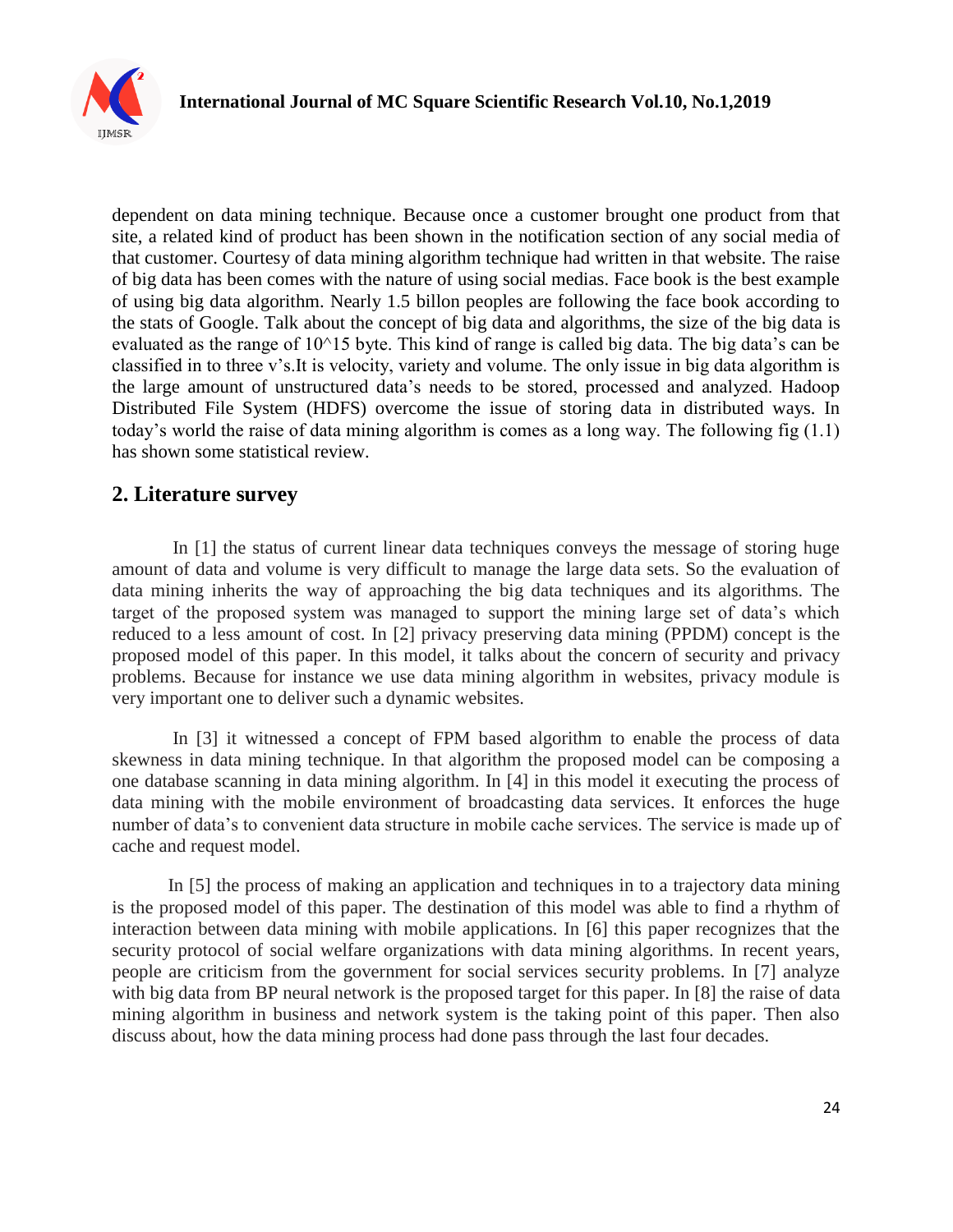

By the help of related papers, we have witnessed a data mining process had included in most of the business development. The uses of data mining with big data technique have reached the range of high level in Information technology (IT) industries in recent period. Some of the major uses of mining the data's are

- $\triangleright$  Performing as a advertisement sector in business management field.
- $\triangleright$  Reduce the time for marketing
- $\triangleright$  Store a huge set of data's
- $\triangleright$  Giving a new information from set of data's.

#### **3. Proposed method**

The structure of extracting information from large volume of big data's is the proposed model in this paper. The process of data mining was fully supported by the algorithm of Knowledgeable Discovery in Database (KDD).It plays a crucial part in big data technique. Because the history of KDD was discovered in late 1980's.so the capable of doing archive from extracting data's was really remarkable. The structure of data mining with big data technique has show in the Figure (1).Warehousing of data is also the sub part of Data Mining (DM) technique. It is defined as the process of building the integrated data's from different available sources. Data mining algorithm with some of the applications has done a great impact on IT field. The following applications are

- $\triangleright$  marketing
- $\triangleright$  Fraud detection
- $\triangleright$  logics
- $\triangleright$  Digital marketing

Where A-Website; B-storing big data's; C-Data mining; D-gathering new information;

E-Admin; F-new data;

#### **4. Implementation steps**

#### **4.1. marketing**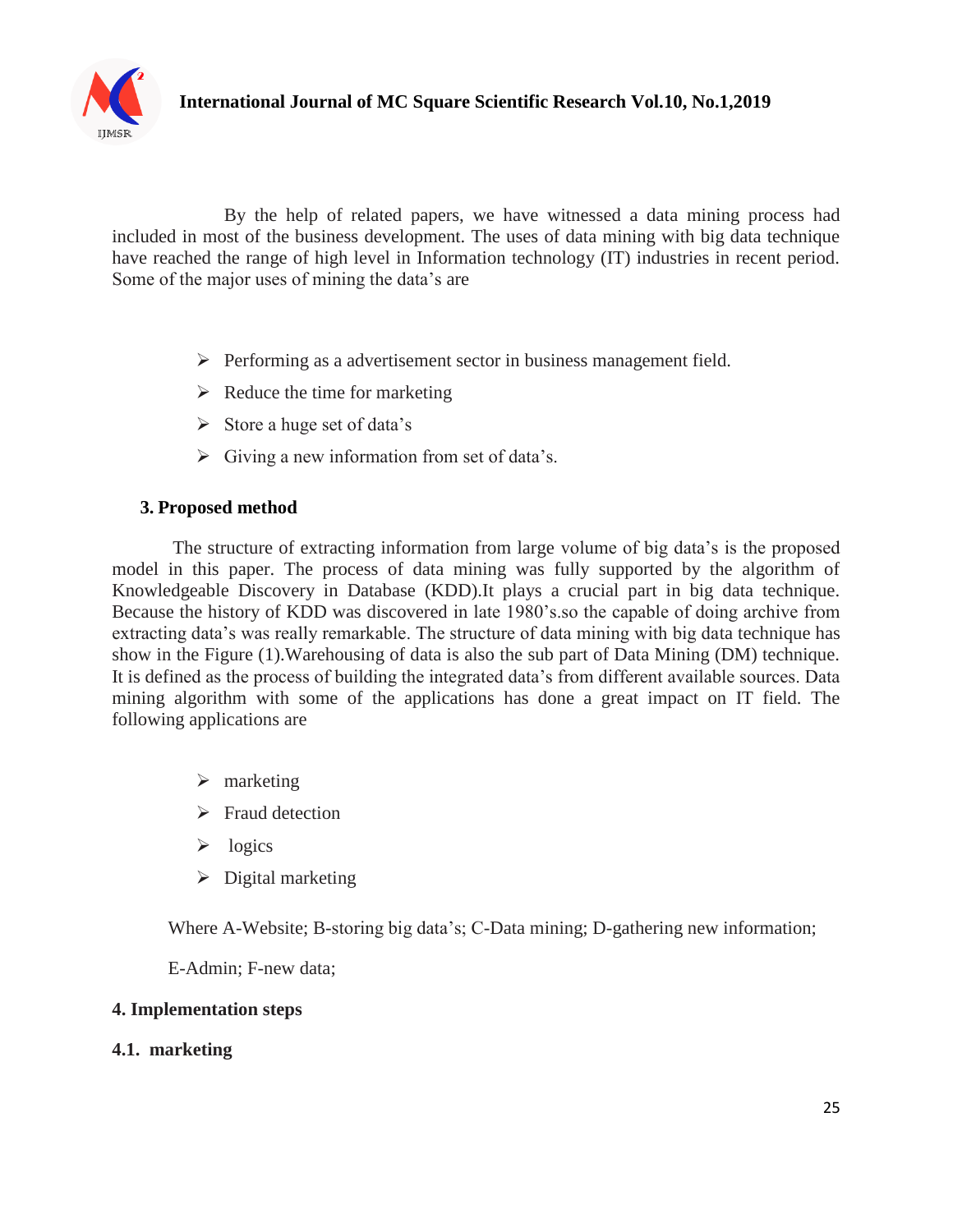

This application provides details of storing a kind of cookies based history checking from any websites. All the data's are handled by one admin server. He is the one who runs the process of data mining in that website. Making a algorithm with big data's from Knowledgeable Discovery in database (KDD) are the only reason of made a impact websites on the internet.



 **Figure 1 Structure of data mining with big data technique**

#### **4.2. Fraud detection**

Bilinear Data mining technique is also runs the field of fraud detection applications. It is used to evaluate the process of telecommunication systems. In this system, sometimes telephone calls are comes from the unknown person. At that times, this technique is used to the reach the destination of that call while coming from which area of the city. It also checks the daily status of huge volume of phone calls while coming from other part of the city also.

#### **4.3. logics**

The approach of using big data technique with data mining algorithm in business logic is favorable for the administrator to launch his website efficiently. The important uses of data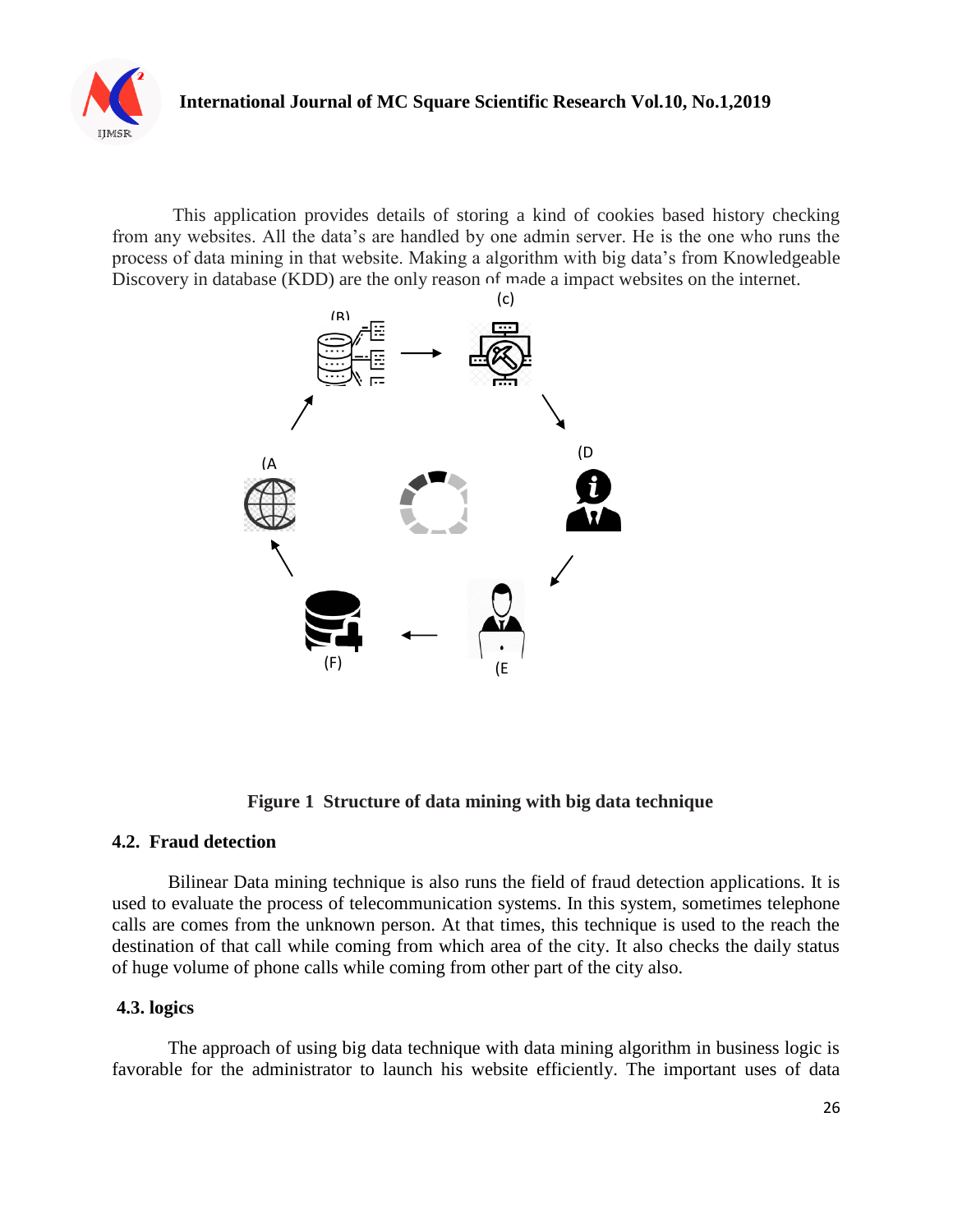

mining are gathering new information from large sets of database. Once information was gathered, it is easy to raise your profit in that business.

#### **4.4. Digital marketing**

The Scopus of online marketing is mostly dependent on data mining techniques. For instance, In online product websites the process of data mining is receiving the product sales data from customer, administrator job is analyze which is the most buying product from that site, then show the product is the best product for our trade, that product visible in all the users of that website. The way of processing is known as online digital marketing.

### **5. Result and discussion**

The contrast of data mining in big data algorithm is arguably best one in the world. The filter of this process has divided, in too many sources of IT industry. One of the parts is mining of constant pattern; it is defined as the process of pattern that occurs constantly in transactional data's. Some of the types are constant item set-it is emerged as a pair of related items, for example: mobile and charger. Constant subsequence-it showed as a consecutive process of buying related product, for example: mobile and head phones. Now the discussion of data mining algorithm is based on privacy problems. In the past decade the data mining algorithm is not popular among the globe. During the time, lesser amount of people was using this algorithm to their websites, nowadays the development of technologies was the reason behind the large number uses of data mining concept in IT industry.(Fig 2) display the growth of KDD, Data science, Big data, Data mining in periods of time.



**Figure 2 Improvement Growth of Techniques**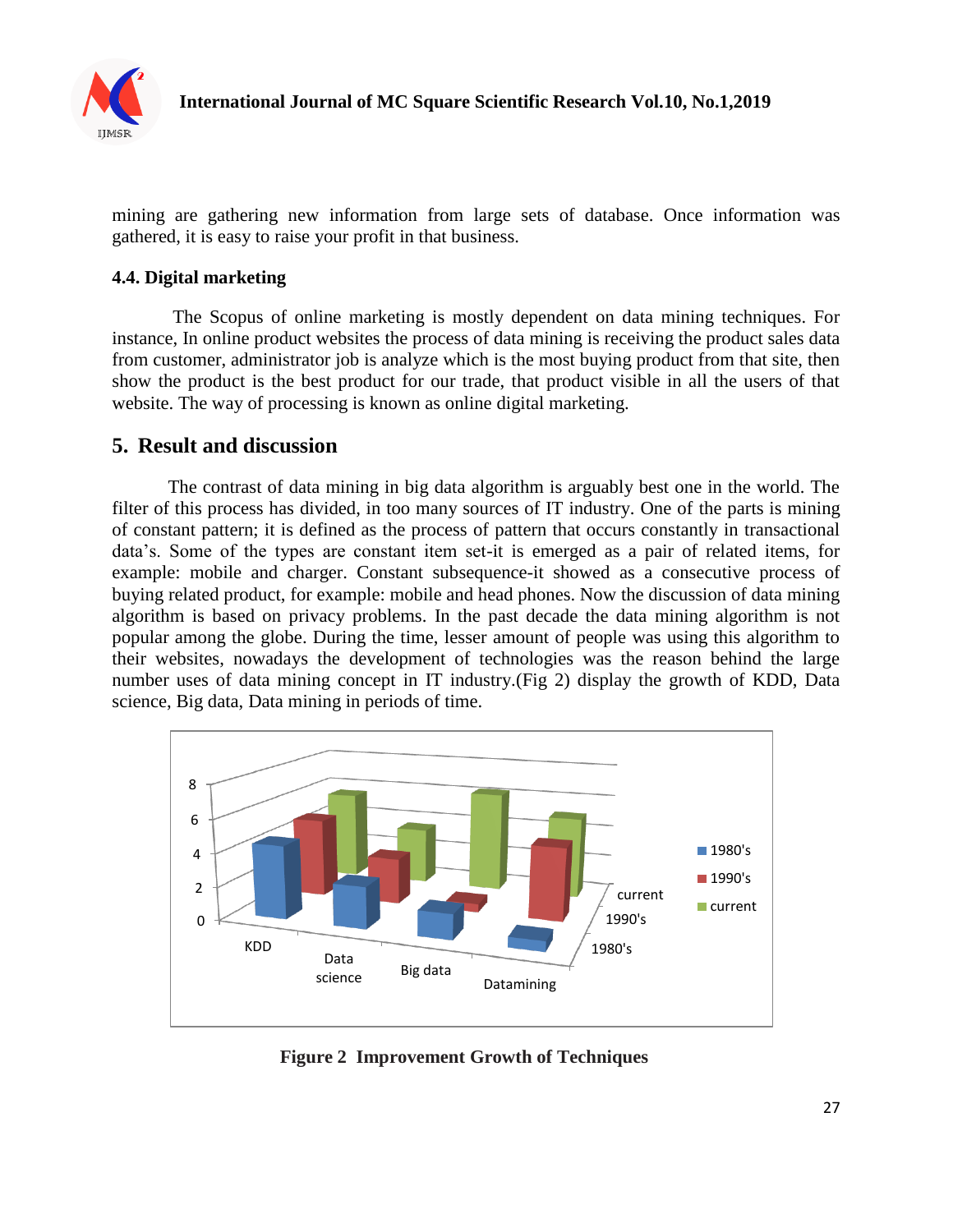

In the above chart shows the growth of Knowledge Discover in Databases (KDD), data science, big data analytics, data mining in 1980's, 1990's and the current period.

So the problem was come in to this technique, because of the reach of data mining in large number of users. Large amount of data's has been stored in several databases of their websites. In online process and current period of technologies, hackers are easily extracting their data's from that websites. Cloud computing services likes the process is only way to avoid the security problems in data mining technique. On the other side problem is storing big data's. Because sometimes, while the large number of users had run their sites on same time, bigger issue is to handle the hanging problems in websites. At that time (HDFS) Hadoop Distributed File System is used to overcome this issue to solve the storage problems.

| S.No                        | Storage        | Data<br>processing | Advantage                                                                                  | Limitation                                                                    |
|-----------------------------|----------------|--------------------|--------------------------------------------------------------------------------------------|-------------------------------------------------------------------------------|
| 1.                          | <b>HDFS</b>    | Map<br>Reduce/yarn | Scale out architecture, Fault<br>tolerance, optimized<br>scheduling, high<br>availability. | Problem with Resource<br>utilization. Not suitable<br>for real time analytics |
| $\mathcal{D}_{\mathcal{L}}$ | <b>HDFS</b>    | Spark              | High computation, speed,<br>In-memory features, data<br>locality.                          | Best suitable for<br>iterative processing                                     |
| 3                           | <b>Beowulf</b> | MPI/open<br>Mp     | High Speed parallel                                                                        | No Fault tolerance.                                                           |

Table 1: Technologies and their integration to support Big data analytics

## **6. Conclusion**

Big data algorithm is the capable of storing huge volume of data's in Knowledgeable Discovery in database (KDD).With the preference of mining data's concept is so effective for business logic and digital marketing. Gathering new information from user data's is the biggest advantage of data mining algorithm to increase the sales any company. Also it sends the notification for related kind of data's to the user for more communication with that website. At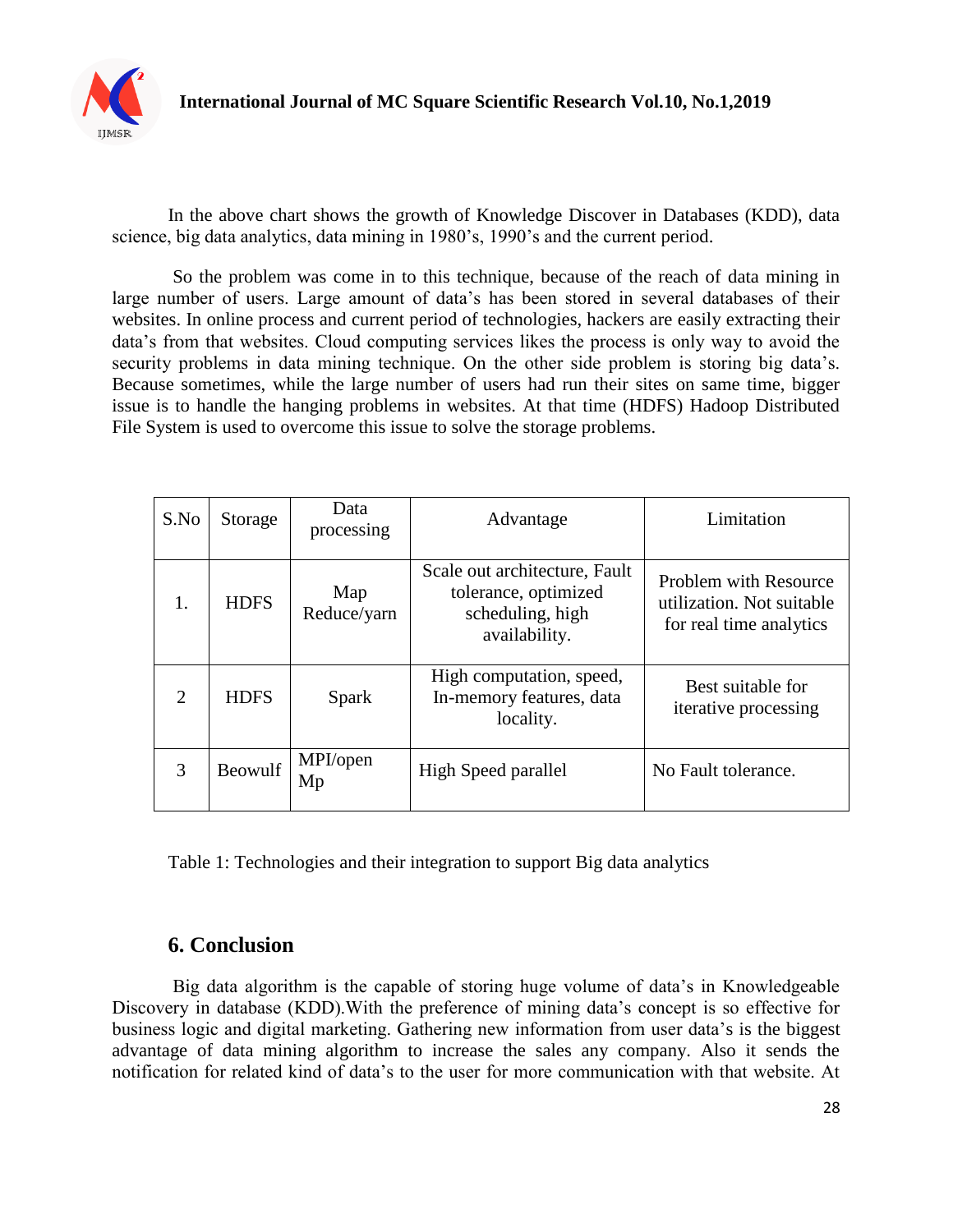

user's point of view it is used to reduce the process of searching a related data's. It is worked on all over the world. It is storing huge volumes of data's day by day. One of the biggest applications used by big data technique was facebook. Huge margin of data's can be stored and retrieved in this application frequently.

## **References**

- [1] Wu, X., Zhu, X., Wu, G.Q. and Ding, W., "Data mining with big data. IEEE transactions on knowledge and data engineering," in IEEE transactions on knowledge data engineering. 2013, pp. 97–107.
- [2] Xu, L., Jiang, C., Wang, J., Yuan, J. and Ren, Y., "Information security in big data: privacy and data mining. Ieee Access," in Ieee Access. 2014, vol, pp. 1149–1176.
- [3] Cheung, D.W., Lee, S.D. and Xiao, Y., "Effect of data skewness and workload balance in parallel data mining", IEEE IEEE Transactions on Knowledge and Data Engineering, pp. 498-514, 2002.
- [4] Saygin, Y. and Ulusoy, Ö., "Exploiting data mining techniques for broadcasting data in mobile computing environments," in IEEE Transactions on Knowledge and Data Engineering, 2002, pp.1387-1399.
- [5] Feng, Z. and Zhu, Y.,, "A survey on trajectory data mining: Techniques and applications," in IEEE Access 2016, pp. 2056–2067.
- [6] Cao, L., "Social security and social welfare data mining: An overview IEEE Transactions on Systems, Man, and Cybernetics, 2012,pp.837-853
- [7] Ming, J., Zhang, L., Sun, J. and Zhang, Y., "Analysis models of technical and economic data of mining enterprises based on big data analysis", IEEE 3rd International Conference on Cloud Computing and Big Data Analysis (ICCCBDA), 2018, pp 224-227.
- [8] Kalegele, K., Sasai, K., Takahashi, H., Kitagata, G. and Kinoshita, T., "Four decades of data mining in network and systems management," in . IEEE Transactions on Knowledge and Data Engineering, 27(10), 2015, pp. 2700-2716.
- [9] Hajian, S. and Domingo-Ferrer, J., "A methodology for direct and indirect discrimination prevention in data mining.," in IEEE transactions on knowledge and data engineering, 25(7), 2012, pp. 1445-1459.